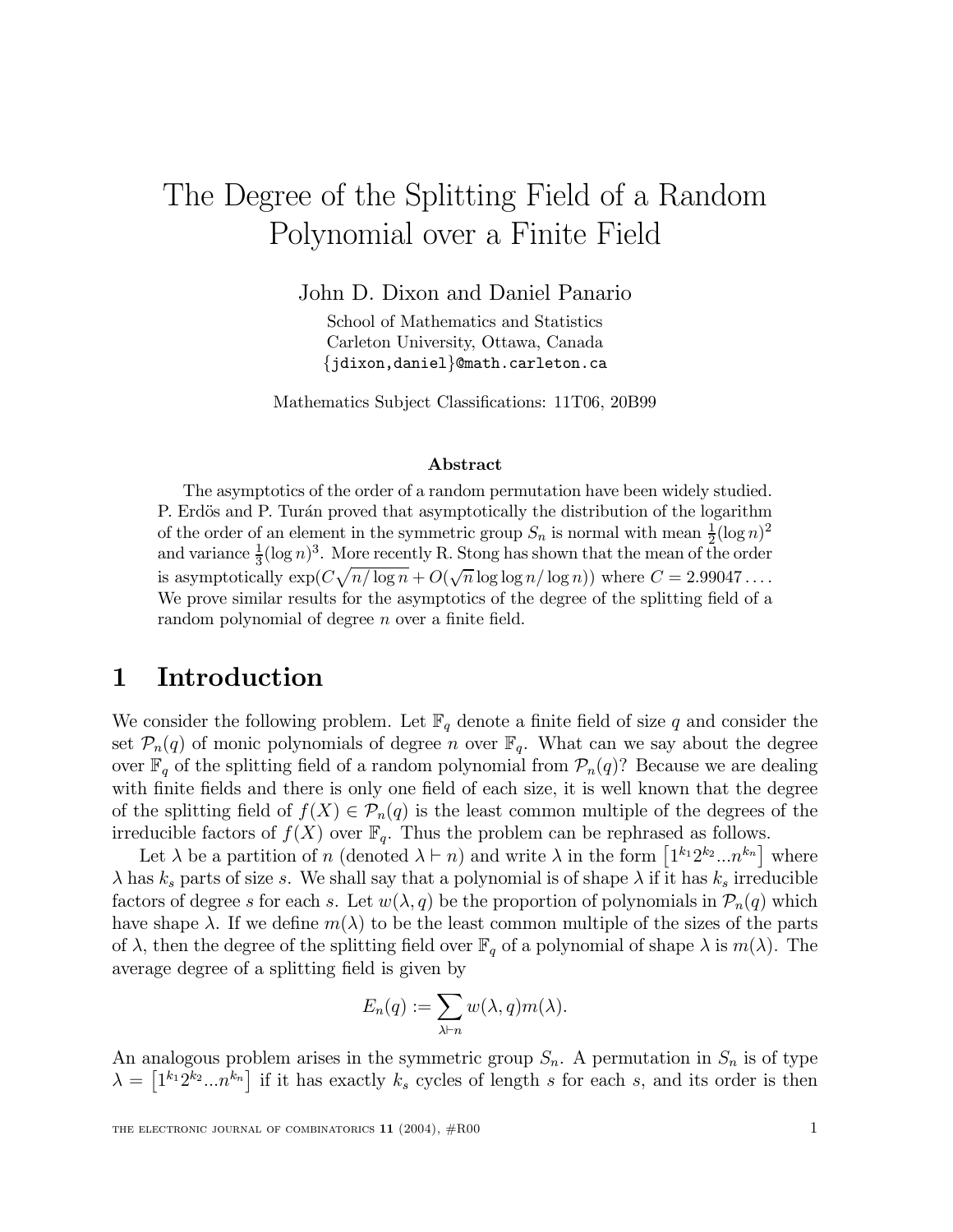equal to  $m(\lambda)$ . If  $w(\lambda)$  denotes the proportion of permutations in  $S_n$  which are of type  $\lambda$ , then the average order of a permutation in  $S_n$  is equal to

$$
E_n := \sum_{\lambda \vdash n} w(\lambda) m(\lambda).
$$

We can think of  $m(\lambda)$  as a random variable where  $\lambda$  ranges over the partitions of n and the probability of  $\lambda$  is  $w(\lambda, q)$  and  $w(\lambda)$  in the respective cases.

Properties of the random variable  $m(\lambda)$  (and related random variables) under the distribution  $w(\lambda)$  have been studied by a number of authors, notably by Erdös and Turán in a series of papers  $[1, 2, 3]$  and  $[4]$ . In particular, the main theorem of  $[3]$  shows that in this case the distribution of  $\log m(\lambda)$  is approximated by a normal distribution with mean 1  $\frac{1}{2}(\log n)^2$  and variance  $\frac{1}{3}$  $\frac{1}{3}(\log n)^3$  in a precise sense. In our notation the theorem reads as follows. For each real  $x$  define

$$
\Psi_n(x) := \left\{ \lambda \vdash n \mid \log m(\lambda) \leq \frac{1}{2} (\log n)^2 + \frac{x}{\sqrt{3}} (\log n)^{3/2} \right\}.
$$

Then for each  $x_0 > 0$ :

$$
\sum_{\lambda \in \Psi_n(x)} w(\lambda) \to \frac{1}{\sqrt{2\pi}} \int_{-\infty}^x e^{-t^2/2} dt \text{ as } n \to \infty \text{ uniformly for } x \in [-x_0, x_0].
$$

In particular, the mean of the random variable  $\log m(\lambda)$  is asymptotic to  $\frac{1}{2}$  $\frac{1}{2}(\log n)^2$ , but this does not imply that  $\log E_n$  (the log of the mean of  $m(\lambda)$ ) is asymptotic to  $\frac{1}{2}$  $\frac{1}{2}(\log n)^2$ and indeed it is much larger. The problem of estimating  $E_n$  was raised in [4], and the first asymptotic expression for  $\log E_n$  was obtained by Goh and Schmutz [6]. The result of Goh and Schmutz was refined by Stong [9] who showed that

$$
\log E_n = C \sqrt{\frac{n}{\log n}} + O\left(\frac{\sqrt{n} \log \log n}{\log n}\right),\,
$$

where  $C = 2.99047...$  is an explicitly defined constant.

The object of the present paper is to prove analogous theorems for the random variable  $m(\lambda)$  under the distribution  $w(\lambda, q)$ . Actually, it turns out that these theorems hold for several important classes of polynomials which we shall now describe. Consider the classes:

- $\mathcal{M}_1(q)$ : the class of all monic polynomials over  $\mathbb{F}_q$ . In this class the number of polynomials of degree *n* is  $q^n$  for each  $n \geq 1$ .
- $\mathcal{M}_2(q)$ : the class of all monic square-free polynomials over  $\mathbb{F}_q$ . In this class the number of polynomials of degree *n* is  $(1 - q^{-1})q^n$  for each *n*.
- $\mathcal{M}_3(q)$ : the class of all monic square-free polynomials over  $\mathbb{F}_q$  whose irreducible factors have distinct degrees. In this class the number of polynomials of degree  $n$ is  $a(n,q)q^n$  where, for each  $q$ ,  $a(n,q) \rightarrow a(q) := \prod_{k \geq 1} (1 + i_k(q)q^{-k}) \exp(-1/k)$  as  $n \to \infty$  where  $i_k(q)$  is the number of monic irreducible polynomials of degree k over  $\mathbb{F}_q$  (see [7] Equation (1) with  $j = 0$ ).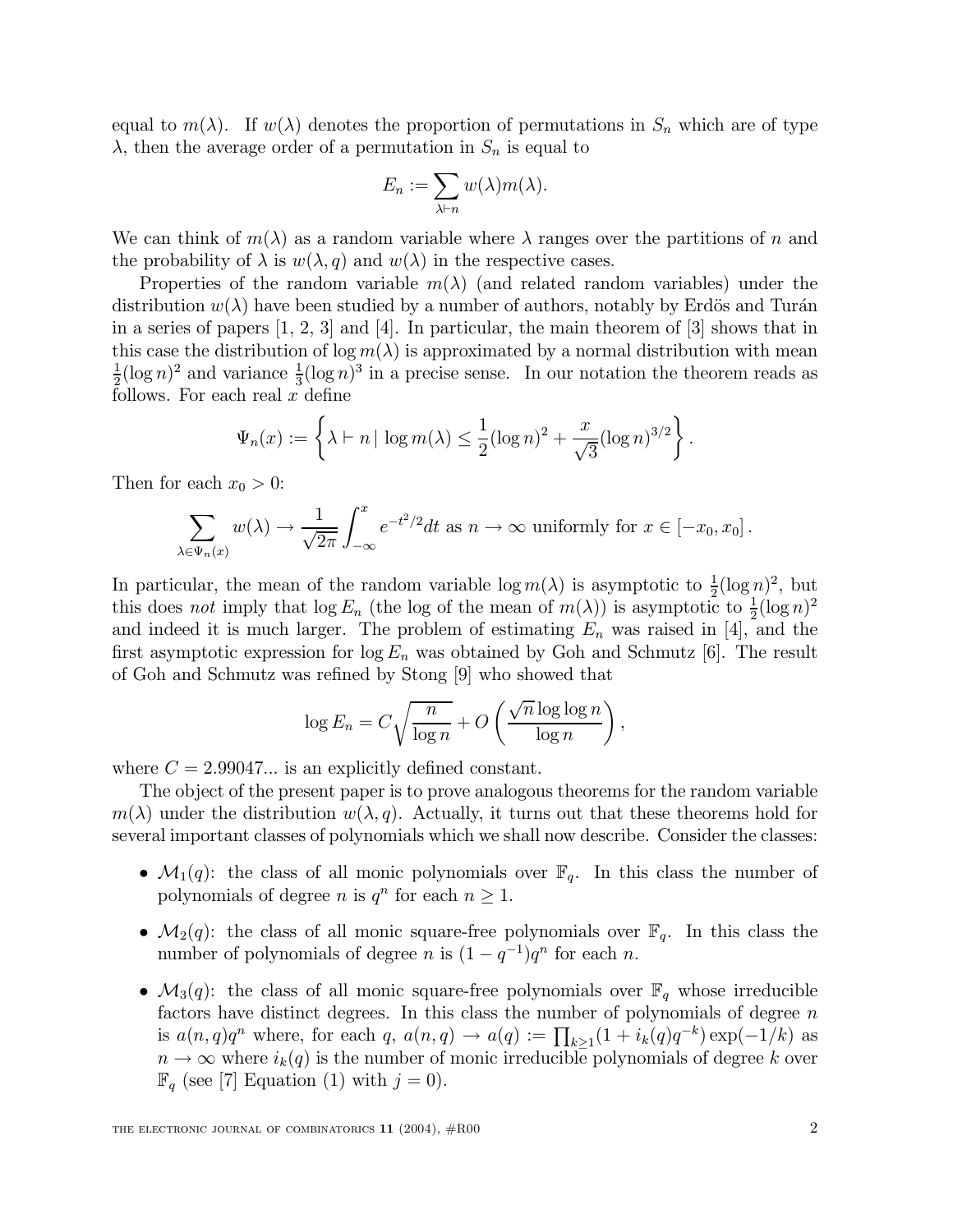For  $x > 0$  define

$$
\Phi_n(x) := \left\{ \lambda \vdash n \mid \left| \log m(\lambda) - \frac{1}{2} (\log n)^2 \right| > \frac{x}{\sqrt{3}} (\log n)^{3/2} \right\}.
$$

Then for each of the classes of polynomials described above we have a weak analogue of the theorem of Erdös and Turán quoted above, and an exact analogue of Stong's theorem.

**Theorem 1** Fix one of the classes  $\mathcal{M}_i(q)$  described above. For each  $\lambda \vdash n$ , let  $w(\lambda, q)$ denote the proportion of polynomials in this class whose factorizations have shape  $\lambda$ . Then there exists a constant  $c_0 > 0$  (independent of the class) such that for each  $x \ge 1$  there exists  $n_0(x)$  such that

$$
\sum_{\lambda \in \Phi_n(x)} w_i(\lambda, q) \le c_0 e^{-x/4} \text{ for all } q \text{ and all } n \ge n_0(x). \tag{1}
$$

In particular, almost all  $f(X)$  of degree n in  $\mathcal{M}_i(q)$  have splitting fields of degree  $\exp((\frac{1}{2} +$  $o(1))(\log n)^2$  over  $\mathbb{F}_q$  as  $n \to \infty$ .

Theorem 2 Let C be the same constant as in the Goh-Schmutz-Stong theorem. Then in each of the classes described above the average degree  $E_n(q)$  of a splitting field of a polynomial of degree  $n$  in that class satisfies

$$
\log E_n(q) = C \sqrt{\frac{n}{\log n}} + O\left(\frac{\sqrt{n} \log \log n}{\log n}\right) \text{ uniformly in } q.
$$

# 2 Properties of  $w(\lambda, q)$

First consider the value of  $w(\lambda, q)$  for each of the three classes. Let  $i_s = i_s(q)$  denote the number of monic irreducible polynomials of degree s over  $\mathbb{F}_q$ . Then (see, for example, [8]) we have  $q^s = \sum_{d|s} di_d$  so a simple argument shows that

$$
\frac{q^s}{s} \ge i_s \ge \frac{q^s}{s}(1 + 2q^{-s/2})^{-1}.
$$

Let  $\lambda \vdash n$  have the form  $[1^{k_1}...n^{k_n}]$ . Since  $\mathcal{P}_n(q)$  contains  $q^n$  polynomials, and there are  $\binom{i_s+k-1}{k}$  ways to select k irreducible factors of degree s, we have

$$
w(\lambda, q) = \frac{1}{q^n} \prod_{s=1}^n {i_s + k_s - 1 \choose k_s} = \prod_{s=1}^n q^{-sk_s} {i_s + k_s - 1 \choose k_s} \text{ in } \mathcal{M}_1(q).
$$

Similarly, since there are  $(1-q^{-1})q^n$  polynomials of degree n in  $\mathcal{M}_2(q)$ , and there are  $\binom{i_s}{k}$  $_{k}^{i_{s}})$ ways to select  $k$  distinct irreducible factors of degree  $s$ , in this case we have

$$
w(\lambda, q) = \frac{1}{(1 - q^{-1})q^n} \prod_{s=1}^n {i_s \choose k_s} = \frac{1}{(1 - q^{-1})} \prod_{s=1}^n q^{-sk_s} {i_s \choose k_s} \text{ in } \mathcal{M}_2(q).
$$

THE ELECTRONIC JOURNAL OF COMBINATORICS  $11$  (2004),  $#R00$  3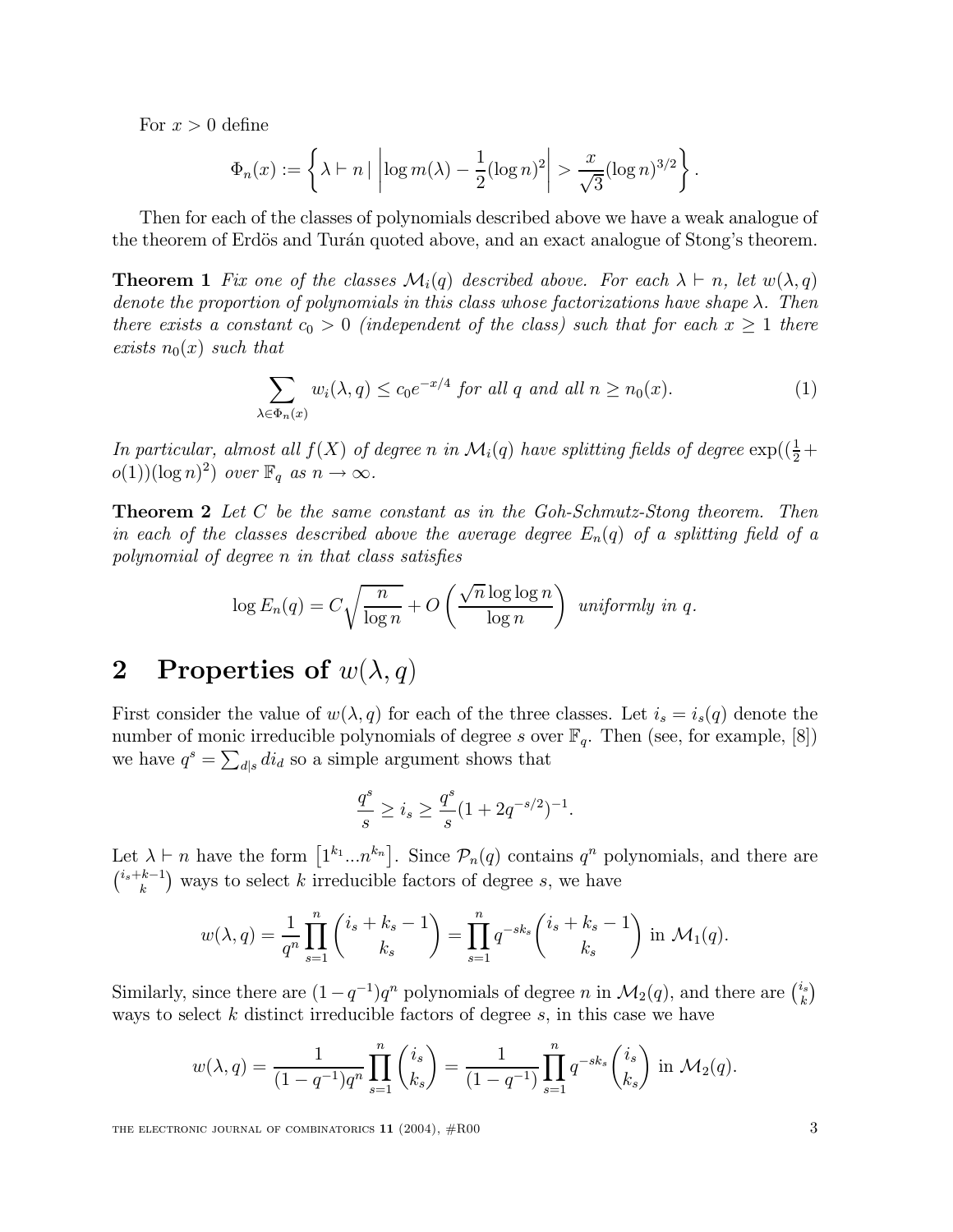Finally, since there are  $a(n,q)q^n$  polynomials of degree n in  $\mathcal{M}_3(q)$  and each of these polynomials has at most one irreducible factor of each degree, we get

$$
w(\lambda, q) = \frac{1}{a(n, q)q^n} \prod_{s=1}^n {1 \choose k_s} i_s^{k_s} = \frac{1}{a(n, q)} \prod_{s=1}^n q^{-sk_s} {1 \choose k_s} i_s^{k_s} \text{ in } \mathcal{M}_3(q)
$$

when each part in  $\lambda$  has multiplicty  $\leq 1$ , and  $w(\lambda, q) = 0$  otherwise. As is well known we also have

$$
w(\lambda) = \frac{1}{1^{k_1} 2^{k_2} \dots n^{k_n} k_1! k_2! \dots k_n!}.
$$

We shall use the notation  $\Pi_n$  to denote the set of all partitions of n,  $\Pi_{n,k}$  to denote the set of partitions  $\left[1^{k_1}2^{k_2}...n^{k_n}\right]$  in which each  $k_i < k$  and  $\overline{\Pi}'_{n,k}$  to denote the complementary set of partitions.

It is useful to note that in  $\mathcal{M}_1(q)$  and  $\mathcal{M}_2(q)$  we have  $w(\lambda, q) \to w(\lambda)$  as  $q \to \infty$ . However, this behaviour is not uniform in  $\lambda$ . Indeed for each of these two classes the ratio  $w(\lambda, q)/w(\lambda)$  is unbounded above and below for fixed q if we let  $\lambda$  range over all partitions of n and  $n \to \infty$ . This means we have to be careful in deducing our theorems from the corresponding results for  $w(\lambda)$ . In  $\mathcal{M}_3(q)$ , we have  $w(\lambda, q) = 0$  whenever  $\lambda \in \Pi'_{n,2}$ , and a simple computation shows that  $a(n,q)w(\lambda,q) \to w(\lambda)$  as  $q \to \infty$  whenever  $\lambda \in \Pi_{n,2}$ .

**Lemma 3** There exists a constant  $a_0 > 0$  such that

$$
1 \le \frac{1}{1 - q^{-1}} \le a_0 \text{ and } 1 \le \frac{1}{a(n, q)} \le a_0
$$

for all  $n \geq 1$  and all prime powers  $q > 1$ .

**Proof.** The first inequality is satisfied whenever  $a_0 \geq 2$ , so it is enough to prove that the set of all  $a(n, q)$  has a strictly positive lower bound.

We shall use results from [7, Theorems 1 and 2]. In our notation [7] shows that  $a(q)$  increases monotonically with q starting with  $a(2) = 0.3967...$ , and that for some absolute constant c we have  $|a(n, q) - a(q)| \leq c/n$  for all  $n \geq 1$ . In particular,  $a(n, q) \geq$  $a(q) - c/n \ge a(2) - c/n$ . Thus  $a(n,q) \ge \frac{1}{2}$  $\frac{1}{2}a(2) > 0$  for all q whenever  $n > n_0 := [2c/a(2)].$ 

On the other hand, as we noted above, in  $\mathcal{M}_3(q)$ ,  $a(n,q)w(\lambda,q) \to w(\lambda)$  as  $q \to \infty$ whenever  $\lambda \in \Pi_{n,2}$  and is 0 otherwise. Thus

$$
a(n,q) = \sum_{\lambda \in \Pi_n} a(n,q) w(\lambda, q) \to \sum_{\lambda \in \Pi_{k,2}} w(\lambda) = b(n), \text{ say, as } q \to \infty.
$$

Evidently,  $b(n) > 0$  (it is the probability that a permutation in  $S_n$  has all of its cycles of different lengths). Define  $b_0 := \min \{b(n) | n = 1, 2, ..., n_0\}$ . Then the limit above shows that there exists  $q_0$  such that  $a(n,q) \geq \frac{1}{2}$  $\frac{1}{2}b_0$  whenever  $n = 1, 2, ..., n_0$  and  $q > q_0$ .

Finally, choose  $a_0 \geq 2$  such that  $1/a_0$  is bounded above by  $\frac{1}{2}$  $\frac{1}{2}a(2), \frac{1}{2}$  $\frac{1}{2}b_0$  and all  $a(n,q)$ with  $n = 1, 2, ..., n_0$  and  $q \leq q_0$ . This value of  $a_0$  satisfies the stated inequalities.  $\blacksquare$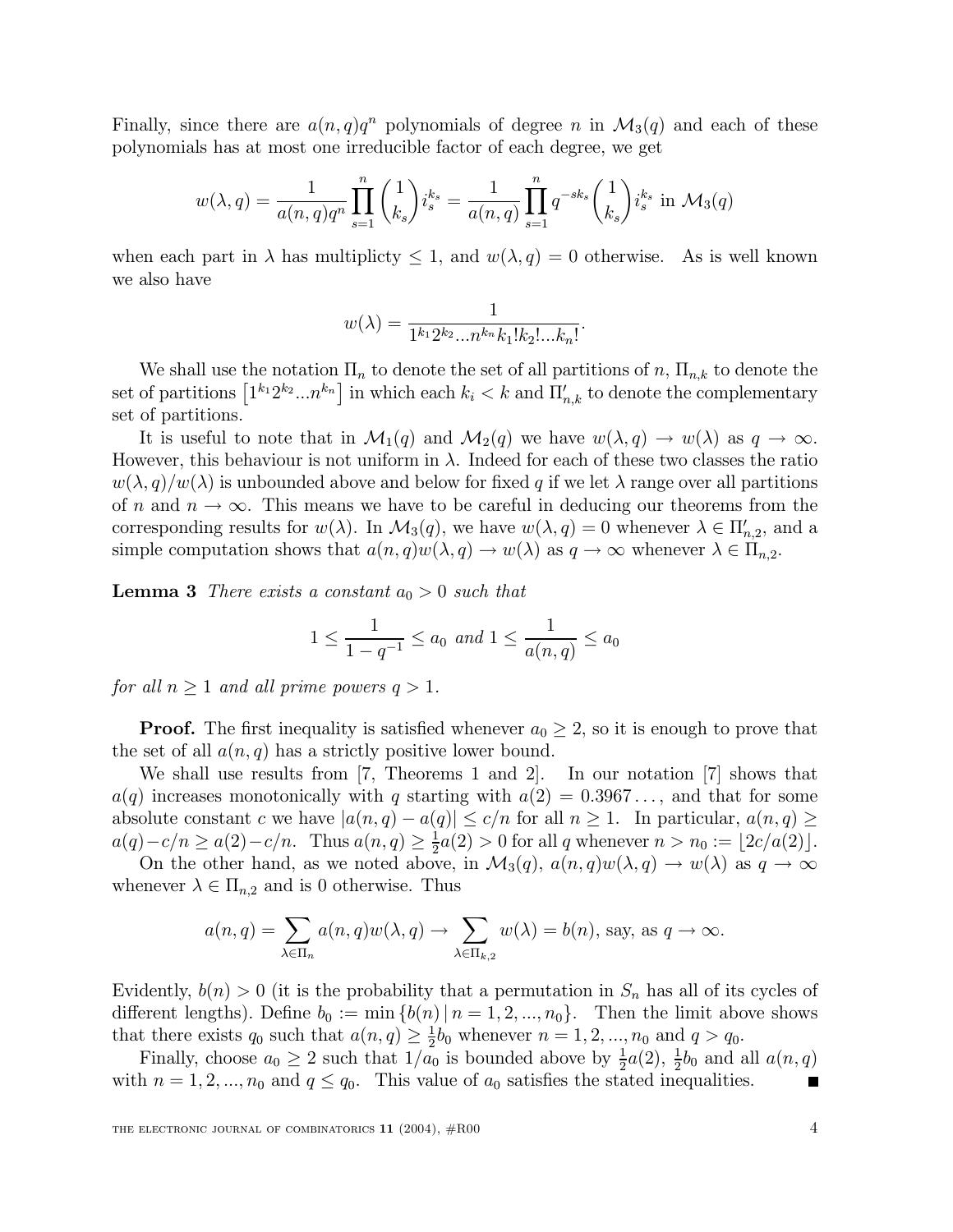We next examine some properties of the  $w(\lambda, q)$  which we shall need later. In what follows, if  $\lambda := [1^{k_1} ... n^{k_n}] \in \Pi_n$  and  $\mu := [1^{l_1} ... m^{\overline{l_m}}] \in \Pi_m$ , then the join  $\lambda \vee \mu$  denotes the partition of  $m + n$  with  $k_s + l_s$  parts of size s. We shall say that  $\lambda$  and  $\mu$  are disjoint if  $k_s l_s = 0$  for each s.

**Lemma 4** Let  $a_0$  be a constant satisfying the conditions in Lemma 3. Then for each class  $\mathcal{M}_i(q)$  we have  $w(\lambda \vee \mu, q) \leq a_0 w(\lambda, q)w(\mu, q)$  for all  $\lambda$  and  $\mu$ . On the other hand, if  $\lambda$  and  $\mu$  are disjoint, then  $w(\lambda \vee \mu, q) \ge a_0^{-2}w(\lambda, q)w(\mu, q)$ .

We also have  $w(\lambda \vee \mu) \leq w(\lambda)w(\mu)$ , with equality holding when  $\lambda$  and  $\mu$  are disjoint.

**Proof.** First note that in each of the classes,  $w(\lambda \vee \mu, q)$  is 0 if either  $w(\lambda, q)$  or  $w(\mu, q)$ is 0. Suppose neither of the latter is 0 and put  $r := w(\lambda \vee \mu, q)/w(\lambda, q)w(\mu, q)$ .

First consider the class  $\mathcal{M}_1(q)$ . Then r can be written as a product of terms of the form

$$
\binom{i_s+k_s+l_s-1}{k_s+l_s}/\binom{i_s+k_s-1}{k_s}\binom{i_s+l_s-1}{l_s}.
$$

The numerator of this ratio counts the number of ways of placing  $k_s + l_s$  indistinguishable items in  $i_s$  distinguishable boxes. The denominator counts the number of ways of doing this when  $k_s$  of the items are of one type and  $l_s$  are another, and so is at least as great as the numerator. Hence we conclude that  $r \leq 1 < a_0$  in this case. Moreover, when  $\lambda$  and  $\mu$  are disjoint then each term is equal to 1 and so  $r = 1 \ge a_0^{-2}$ . This proves the claim for the class  $\mathcal{M}_1(q)$ . Taking limits as  $q \to \infty$  also gives a proof of the final statement.

Now consider the class  $\mathcal{M}_2(q)$ . In this case  $r/(1 - q^{-1})$  can be written as a product of terms of the form

$$
\binom{i_s}{k_s+l_s}/\binom{i_s}{k_s}\binom{i_s}{l_s}.
$$

The numerator counts the number of ways to choose  $k_s + l_s$  out of  $i_s$  items, whilst the denominator is at least as large as  $\binom{i_s}{k_s}$  ${k_s \choose k_s} {i_s - k_s \choose l_s}$  which counts the number of ways to choose  $k_s+l_s$  items when  $k_s$  are of one type and  $l_s$  are another type. This shows that each term is at most 1 and so  $r \leq (1 - q^{-1}) \leq a_0$  as required. Again, in this case, when the partitions are disjoint, each term is equal to 1 and so  $r = 1 - q^{-1} \ge a_0^{-2}$ . This proves the claim for the class  $\mathcal{M}_2(q)$ , and the proof for the class  $\mathcal{M}_3(q)$  is similar (in this case  $w(\lambda \vee \mu, q)$  is 0 unless  $\lambda$  and  $\mu$  are disjoint). г

**Lemma 5** For all partitions of the form  $[s^k]$  and all q we have

$$
w(\left[s^k\right],q)\leq a_0\frac{k+1}{(2s)^k}
$$

in each of the classes  $\mathcal{M}_i(q)$ .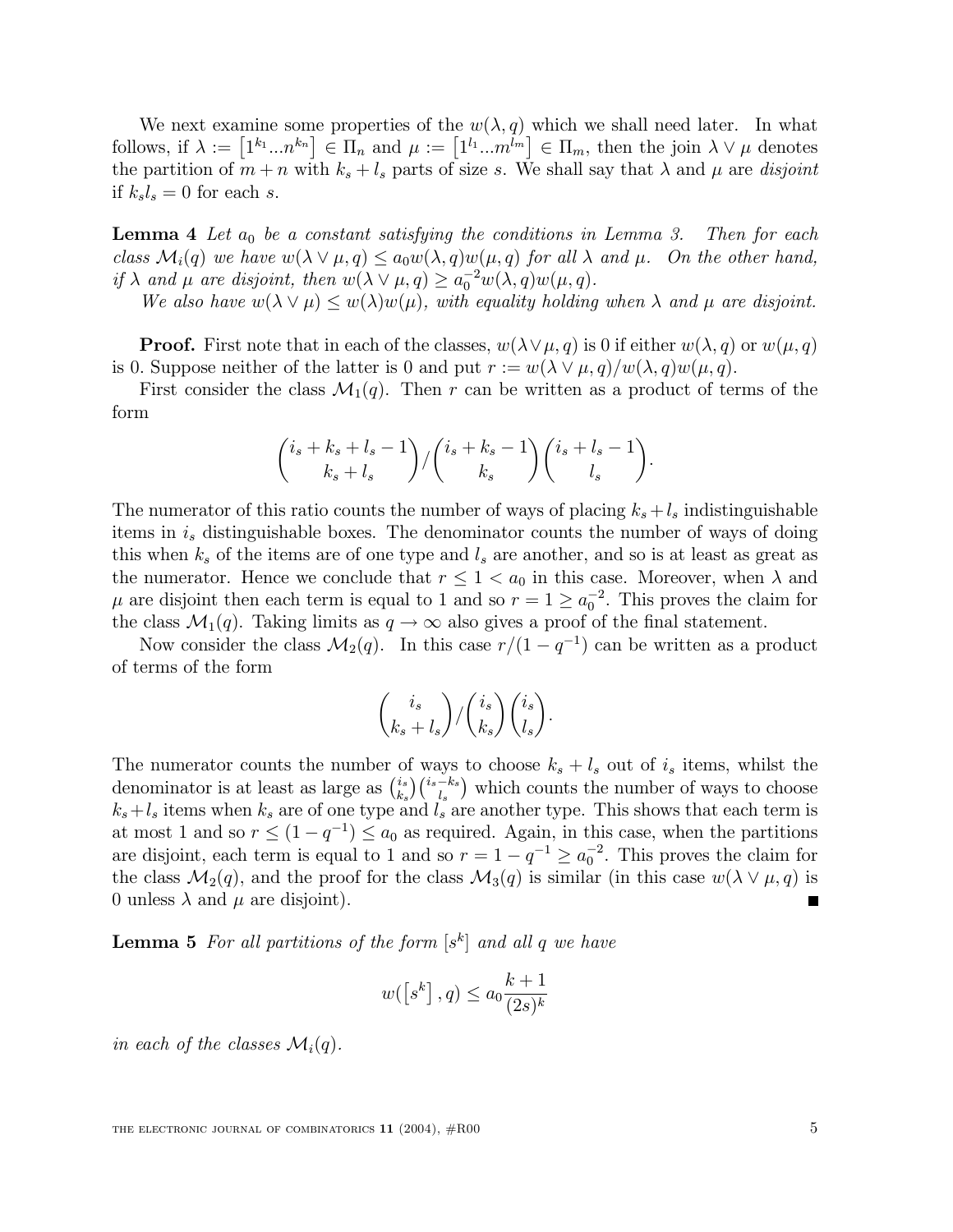**Proof.** Fix q and k and define

$$
v_s := \frac{q^{-sk}}{k!} \prod_{j=0}^k \left(\frac{q^s}{s} + j\right).
$$

Since  $i_s \leq q^s/s$  we have  $w([s^k], q) \leq a_0v_s$  for each of the three classes. We also note that

$$
v_1 = \frac{1}{k!} \prod_{j=0}^{k-1} (1+j/q) \le \frac{1}{k!} \prod_{j=0}^{k-1} (1+j/2) = \frac{k+1}{2^k}.
$$

Finally since

$$
v_{s+1}/v_s = q^{-k} \prod_{j=0}^{k-1} \frac{q^{s+1}/(s+1)+j}{q^s/s+j} \le q^{-k} \prod_{j=0}^{k-1} \frac{qs}{s+1} = \left(\frac{s}{s+1}\right)^k,
$$

we obtain  $w([s^k], q) \le a_0 v_s \le a_0 s^{-k} v_1$  so the result follows.

**Lemma 6** Let  $\lambda = \begin{bmatrix} 1^{k_1} ... n^{k_n} \end{bmatrix}$  be a partition of n. The following are true for each of the classes  $\mathcal{M}_i(q)$ .

- (a) If each  $k_s \leq k$  for some fixed integer  $k > 0$ , then  $w(\lambda, q) \leq a_0 e^{2k(k-1)} w(\lambda)$ .
- (b) There exists a constant  $c_1$  such that, if each  $k_s \leq 1$ , then  $w(\lambda, q) \geq c_1w(\lambda)$ .

**Proof.** (a) For each of the classes we have

$$
w(\lambda,q)\leq a_0\prod_{s=1}^n\frac{1}{q^{sk_s}}\frac{1}{k_s!}(i_s+k_s-1)^{k_s}.
$$

Using the bound  $i_s \leq q^s/s$  we obtain

$$
w(\lambda, q) \le a_0 \prod_{s=1}^n \frac{1}{s^{k_s} k_s!} \left( 1 + \frac{s(k_s - 1)}{q^s} \right)^{k_s}
$$
  

$$
\le a_0 w(\lambda) \exp\left( \sum_{s=1}^n s k_s (k_s - 1) q^{-s} \right).
$$

Since  $\sum_{s=1}^{\infty} sq^{-s} \leq \sum_{s=1}^{\infty} s2^{-s} = 2$ , this proves (a).

(b) Similarly, for partitions with no two parts of the same size we have (for any of the classes)

$$
w(\lambda, q) \ge \prod_{s=1}^{n} \frac{1}{q^{sk_s}} i_s^{k_s} \ge \prod_{s=1}^{n} \frac{1}{s^{k_s} k_s!} \left(\frac{1}{1 + 2q^{-s/2}}\right)^{k_s}
$$
  

$$
\ge w(\lambda) \exp\left(-2 \sum_{s=1}^{n} k_s q^{-s/2}\right)
$$

so the lower bound follows with  $c_1 := \exp(-2 \sum_{s=1}^{\infty} 2^{-s/2}) = 0.007999$ .

Recall that the set  $\Pi_{n,k}$  consists of all partitions of n in which each part has multiplicity  $\langle k, \text{ and } \Pi'_{n,k} \rangle$  consists of the remaining partitions.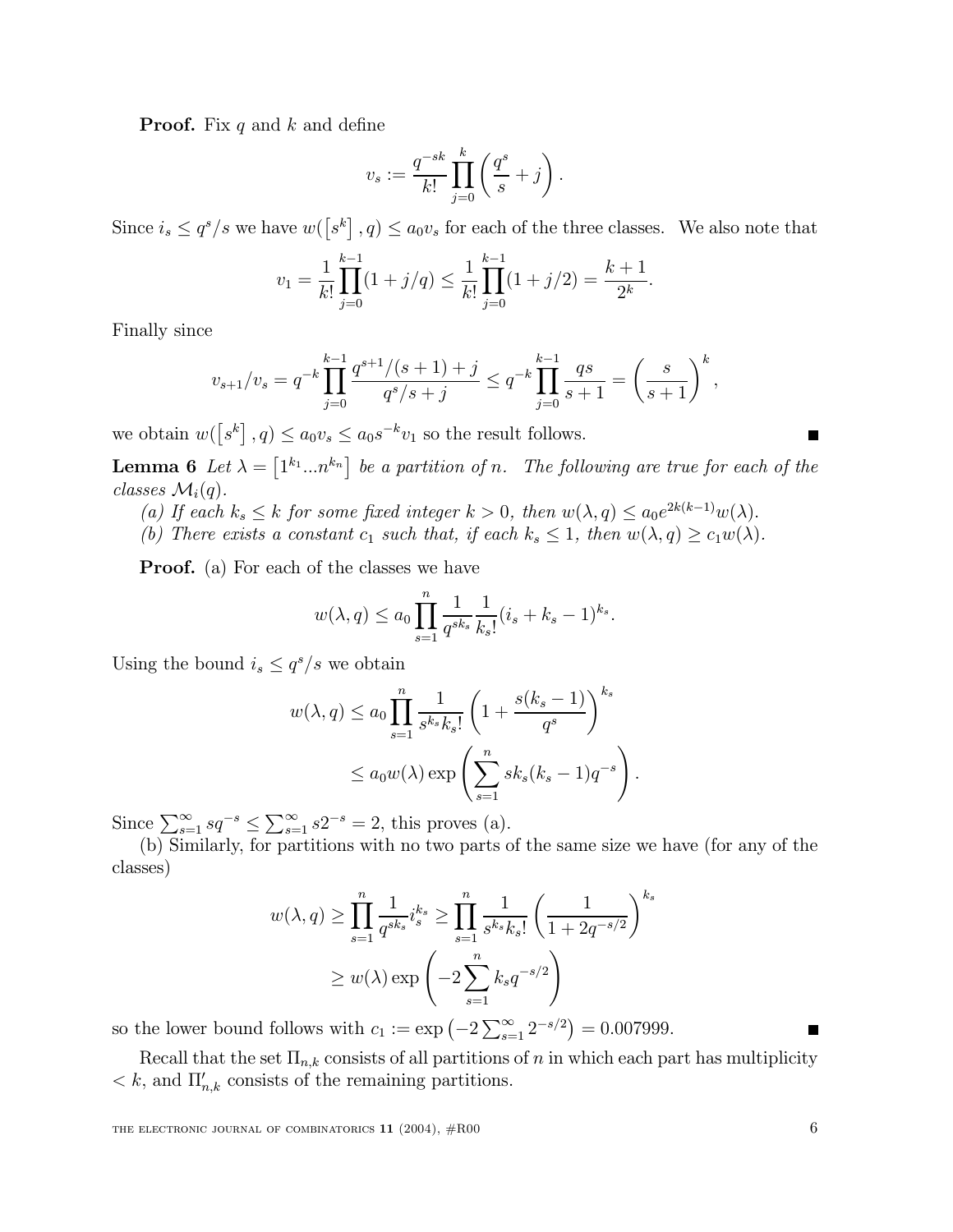**Lemma 7** For all classes  $\mathcal{M}_i(q)$ , and all n and q

$$
\sum_{\lambda \in \Pi'_{n,k}} w(\lambda, q) \le a_0^2 \frac{k+1}{2^{k-1}} \text{ whenever } k \ge 2.
$$

Similarly

$$
\sum_{\lambda \in \Pi'_{n,k}} w(\lambda) \le \frac{k+1}{2^{k-1}} \text{ whenever } k \ge 2.
$$

**Proof.** Each  $\lambda \in \Pi'_{n,k}$  can be written in the form  $[s^k] \vee \mu$  for some  $\mu \vdash n - ks$  in at least one way. Hence using Lemmas 4 and 5 we obtain

$$
\sum_{\lambda \in \Pi'_{n,k}} w(\lambda, q) \le \sum_{s=1}^{n/k} \sum_{\mu \vdash n - ks} w([s^k] \vee \mu, q) \le a_0 \sum_{s=1}^{n/k} w([s^k], q) \sum_{\mu \vdash n - ks} w(\mu, q)
$$

$$
= a_0 \sum_{s=1}^{n/k} w([s^k], q) \le a_0^2 \sum_{s=1}^{\infty} \frac{k+1}{(2s)^k} \le a_0^2 \frac{k+1}{2^{k-1}}.
$$

This proves the stated inequality. The corresponding inequality for  $w(\lambda)$  is similar.

### 3 Proof of Theorem 1

Since  $\Phi_n(x)$  and  $\Psi_n(x)\setminus\Psi_n(-x)$  are complementary sets for  $x > 0$ , and the error function is even, the theorem of Erdös and Turán quoted in the Introduction shows that for fixed  $x > 0$ :

$$
W_n(x) := \sum_{\lambda \in \Phi_n(x)} w(\lambda) \to \eta(x) \text{ as } n \to \infty,
$$

where

$$
\eta(x) := \frac{1}{\sqrt{2\pi}} \left\{ \int_{-\infty}^{-x} e^{-t^2/2} dt + \int_x^{\infty} e^{-t^2/2} dt \right\} = \frac{2}{\sqrt{2\pi}} \int_x^{\infty} e^{-t^2/2} dt.
$$

A simple integration by parts shows (see, for example, [5, Chap. 7]) that

$$
\eta(x) < \frac{2e^{-x^2/2}}{\sqrt{2\pi}x}
$$
 for  $x > 0$ .

Thus, for  $x \ge 1$ , there exists  $n_0(x) > 0$  such that  $W_n(x) < e^{-x^2/2}$  whenever  $n > n_0(x)$ .

Define  $\Phi_{n,k}(x) := \Phi_n(x) \cap \Pi_{n,k}$  and  $\Phi'_{n,k}(x) := \Phi_n(x) \cap \Pi'_{n,k}$ . Now using Lemma 6 we have, for each of the classes  $\mathcal{M}_i(q)$ , that

$$
W_{n,k}(x,q) := \sum_{\lambda \in \Phi_{n,k}(x)} w(\lambda,q) \le a_0 e^{2k(k-1)} \sum_{\lambda \in \Phi_{n,k}(x)} w(\lambda) \le a_0 e^{2k(k-1)} W_n(x).
$$

THE ELECTRONIC JOURNAL OF COMBINATORICS  $11$  (2004),  $#R00$  7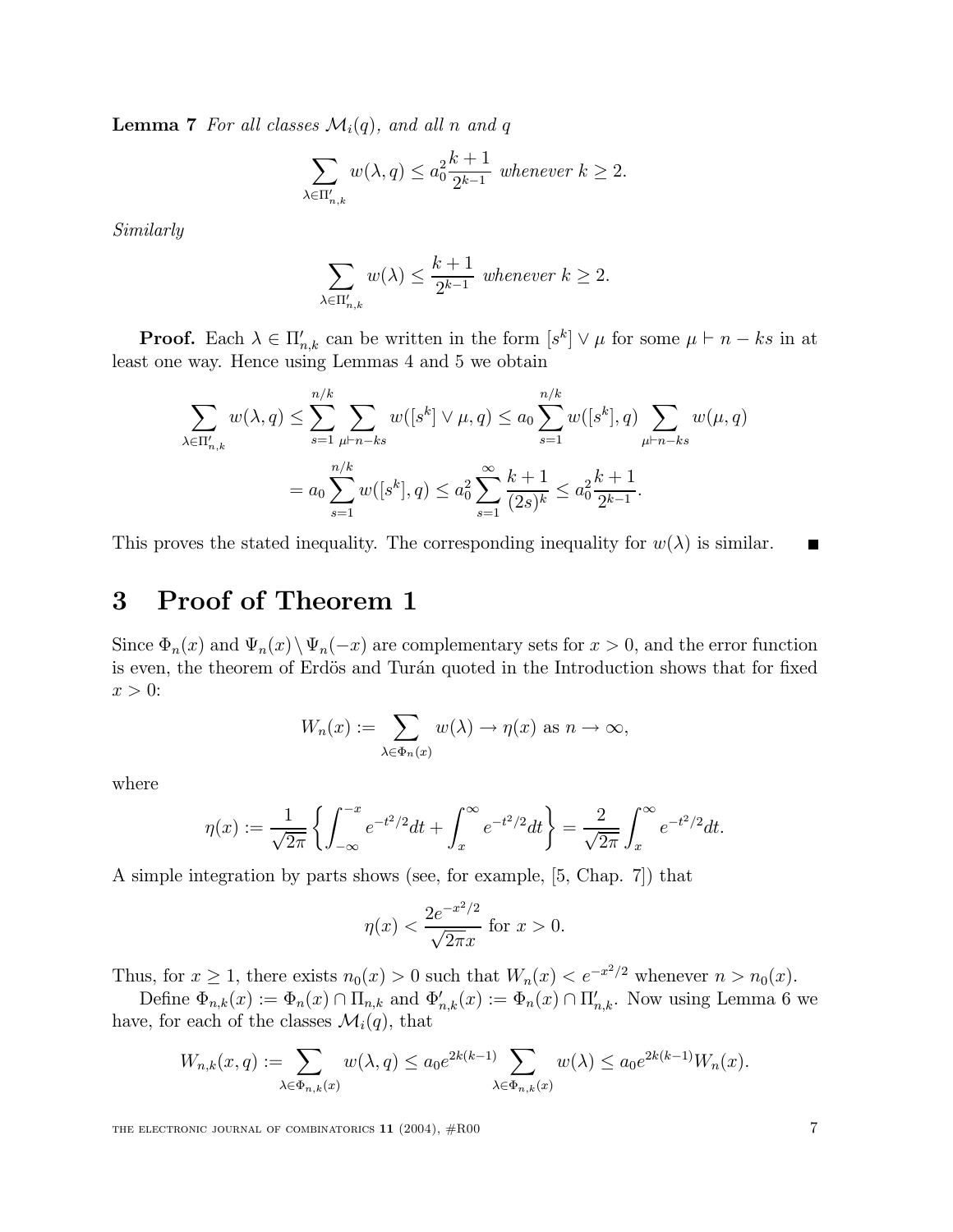On the other hand Lemma 7 shows that for  $k \geq 1$ :

$$
W'_{n,k}(x,q) := \sum_{\lambda \in \Phi'_{n,k}(x)} w(\lambda,q) \le \sum_{\lambda \in \Pi'_{n,k}(x)} w(\lambda,q) \le a_0^2 \frac{k+1}{2^{k-1}} < 8a_0^2 e^{-(k+1)/2}.
$$

Thus for  $x \geq 1$ ,  $k \geq 1$  and  $n \geq n_0(x)$  we have

$$
\sum_{\lambda \in \Phi_n(x)} w(\lambda, q) = W_{n,k}(x, q) + W'_{n,k}(x, q) < a_0 e^{2k(k-1)} e^{-x^2/2} + 8a_0^2 e^{-(k+1)/2}
$$

If  $x \geq 2$ , then we can choose  $k := \lfloor x/2 \rfloor$  and obtain

$$
e^{2k(k-1)}e^{-x^2/2} + 8a_0e^{-(k+1)/2} < e^{-x} + 8a_0e^{-x/4} < (1+8a_0)e^{-x/4},
$$

uniformly in x. Thus taking  $c_0 := a_0(1 + 8a_0)$  we obtain (1) for  $x \geq 2$ . However, by adjusting the value of  $c_0$  if necessary we can ensure that the inequality (1) is also valid for x with  $1 \leq x < 2$ . Then the inequality is valid for all  $x \geq 1$ .

Finally, we prove the last assertion of the theorem. Given any  $\varepsilon > 0$  and  $\delta > 0$ , choose  $x \geq 1$  so that  $c_0e^{-x/4} < \delta$ , and then choose  $n_1 \geq n_0(x)$  so that  $x < \varepsilon \sqrt{3 \log n_1}$ . Now (1) shows that for all  $n \geq n_1$  the proportion of  $f(X)$  of degree n in  $\mathcal{M}_i(q)$  which have splitting fields whose degree lies outside of the interval  $\left[\exp((\frac{1}{2}-\varepsilon)(\log n)^2), \exp((\frac{1}{2}+\varepsilon)(\log n)^2)\right]$ is bounded by  $c_0e^{-x/4} < \delta$ . This is equivalent to what is stated.

#### 4 Proof of Theorem 2

We start by proving an upper bound for  $E_n(q)$ . Define

$$
\tilde{E}_n := \max\left\{E_m \,|\, m=1,2,...,n\right\}.
$$

(It seems likely that  $\tilde{E}_n = E_n$  but we have not been able to prove this.)

**Lemma 8** There exists a constant  $c_2 > 0$  such that, in each of the classes  $\mathcal{M}_i(q)$ ,  $E_n(q) \leq$  $c_2\tilde{E}_n$  for all q and all n.

**Proof.** Let  $k \geq 2$  be the least integer such that

$$
a_0^2 \sum_{s=1}^{\infty} \frac{(k+1)s}{(2s)^{k-1}} \le 1/2.
$$

We shall define  $c_2 := 2a_0e^{2k(k-1)}$ .

: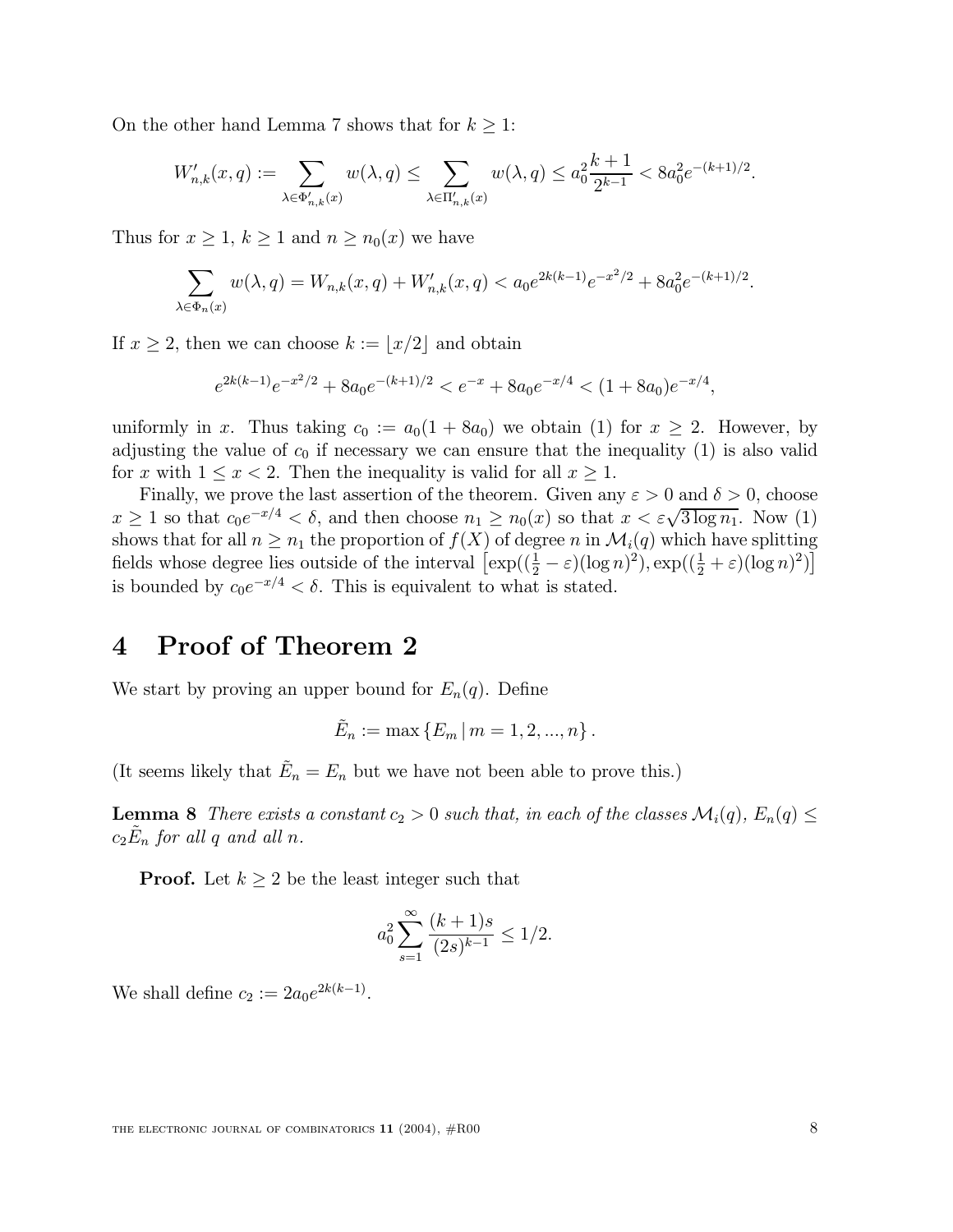We shall prove the lemma by induction on n. Note that  $E_1(q) = 1 \le c_2 = c_2 \tilde{E}_1$ . Assume  $n \geq 2$  and that  $E_m(q) \leq c_2 \tilde{E}_m$  for all  $m < n$ . Now Lemma 4 shows that

$$
E'_{n,k}(q) := \sum_{\lambda \in \Pi'_{n,k}} w(\lambda, q) m(\lambda) \le \sum_{s=1}^{n/k} \sum_{\mu \vdash n - ks} w([s^k] \vee \mu, q) m([s^k] \vee \mu)
$$
  

$$
\le a_0 \sum_{s=1}^{n/k} sw([s^k], q) \sum_{\mu \vdash n - ks} w(\mu, q) m(\mu)
$$
  

$$
= a_0 \sum_{s=1}^{n/k} sw([s^k], q) E_{n-ks}(q).
$$

Thus using Lemma 5, the choice of  $k$  and the induction hypothesis, we obtain

$$
E'_{n,k}(q) \le a_0^2 \sum_{s=1}^{n/k} \frac{(k+1)s}{(2s)^{k-1}} c_2 \tilde{E}_{n-ks} \le \frac{1}{2} c_2 \tilde{E}_n
$$

because the sequence  $\{\tilde{E}_n\}$  is monotonic. On the other hand, Lemma 6 shows

$$
E_{n,k}(q) := \sum_{\lambda \in \Pi_{n,k}} w(\lambda, q) m(\lambda)
$$
  

$$
\leq a_0 e^{2k(k-1)} \sum_{\lambda \in \Pi_{n,k}} w(\lambda) m(\lambda) \leq a_0 e^{2k(k-1)} E_n \leq \frac{1}{2} c_2 \tilde{E}_n
$$

by the choice of  $c_2$ . Hence

$$
E_n(q) = E_{n,k}(q) + E'_{n,k}(q) \le c_2 \tilde{E}_n
$$

and the induction step is proved.

To complete the proof of the theorem we must prove a lower bound for  $E_n(q)$ . Let  $\Lambda_n$  denote the set of partitions  $\pi$  of the form:

(i)  $\pi$  is a partition of some integer  $m$  with  $n - r < m \leq n$  where  $r$  is the smallest prime  $>\sqrt{n}$ ;

(ii) the parts of  $\pi$  are distinct and each is a multiple of a different prime  $\frac{\sqrt{n}}{n}$ . Note that if the parts of  $\pi$  are  $k_1r_1, ..., k_tr_t$  where  $r_1, ..., r_t$  are distinct primes  $> \sqrt{n}$  then  $w(\pi)m(\pi) \geq \prod_i r_i / (k_i r_i)^1 1! = \prod_i 1/k_i.$ 

Consider the partitions of n which can be written in the form  $\pi \vee \omega$  where  $\pi \in \Lambda_n$  and  $\omega \in \Pi_{n-|\pi|}$ . In Sect. 3 of [9] (see especially the bottom of page 3) Stong notes (in our notation) that since  $\pi$  and  $\omega$  are disjoint:

$$
E_n \geq \sum_{\pi \in \Lambda_n} \sum_{\omega \vdash n - |\pi|} w(\pi \vee \omega) m(\pi \vee \omega)
$$
  
 
$$
\geq \sum_{\pi \in \Lambda_n} w(\pi) m(\pi) \sum_{\omega \vdash n - |\pi|} w(\omega) = \sum_{\pi \in \Lambda_n} w(\pi) m(\pi).
$$

THE ELECTRONIC JOURNAL OF COMBINATORICS  $11$  (2004),  $#R00$  9